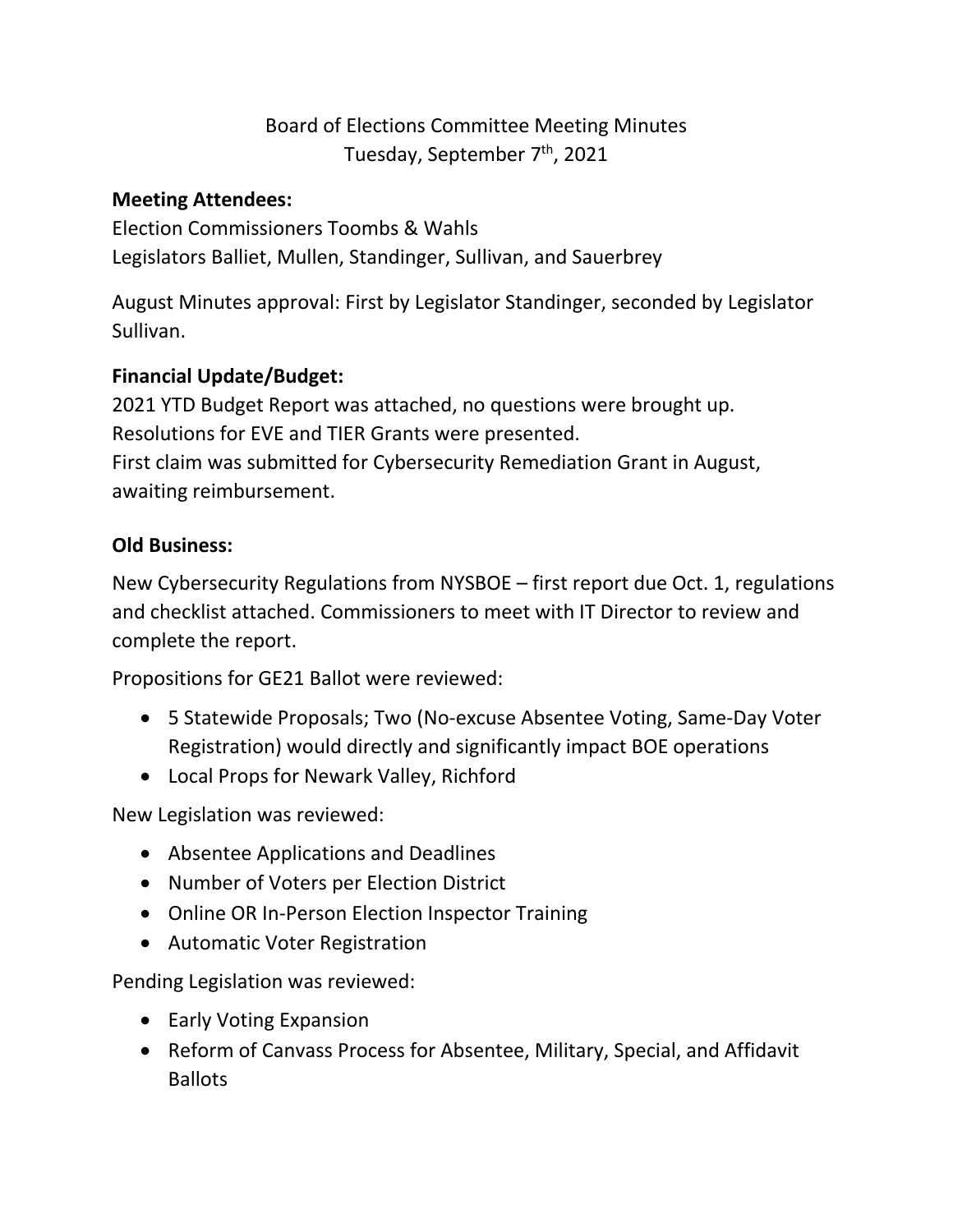- Electronic Absentee Ballot Application Transmittal System
- Online Absentee Ballot Tracking System

### **New Business:**

Annual Election Inspector Training is in progress. We continue to struggle to recruit enough Election Inspectors. Since this is a low-turnout election year, we can get by with a few less. We fill classes to capacity (20 people) with sign-ups, but 4-6 usually cancel or do not show up. Additional classes necessary to allow for rescheduling and additional people.

NTS software migration from TEAM to Suite is occurring this year. The most recent changeover, the Street File data, could have gone smoother. Address data had to be reviewed and corrections made prior to the switch. The new software will supposedly make redistricting easier and quicker. NTS is trying to move all programs over to Suite software by 2022.

Local redistricting is coming soon, but we do not know when, just that it will be after Congressional and State Legislative lines are finalized.

Commissioners attended NYS Election Commissioners' Association Summer Conference Aug 30-Sept 2. Commissioner Toombs was re-elected to the Legislative Committee and Commissioner Wahls was elected to the Executive Committee.

NYSBOE certified the 2021 General Election Ballot on September 2.

Commissioners were made aware via email of Gary Hammond's request to turn over operation of the BOE box truck to BOE staff, but otherwise the issue has not been discussed with us. BOE Commissioners and staff are not exactly comfortable with this, but further discussion is necessary.

Legislator Sullivan also voiced that the box truck is aging and the Public Works Capital Plan needs to include funding to replace the truck in a few years. We need to have a Capital Plan in the budget for any expensive equipment that will need to be replaced at the end of its lifetime, so we do not get stuck with a large surprise expense.